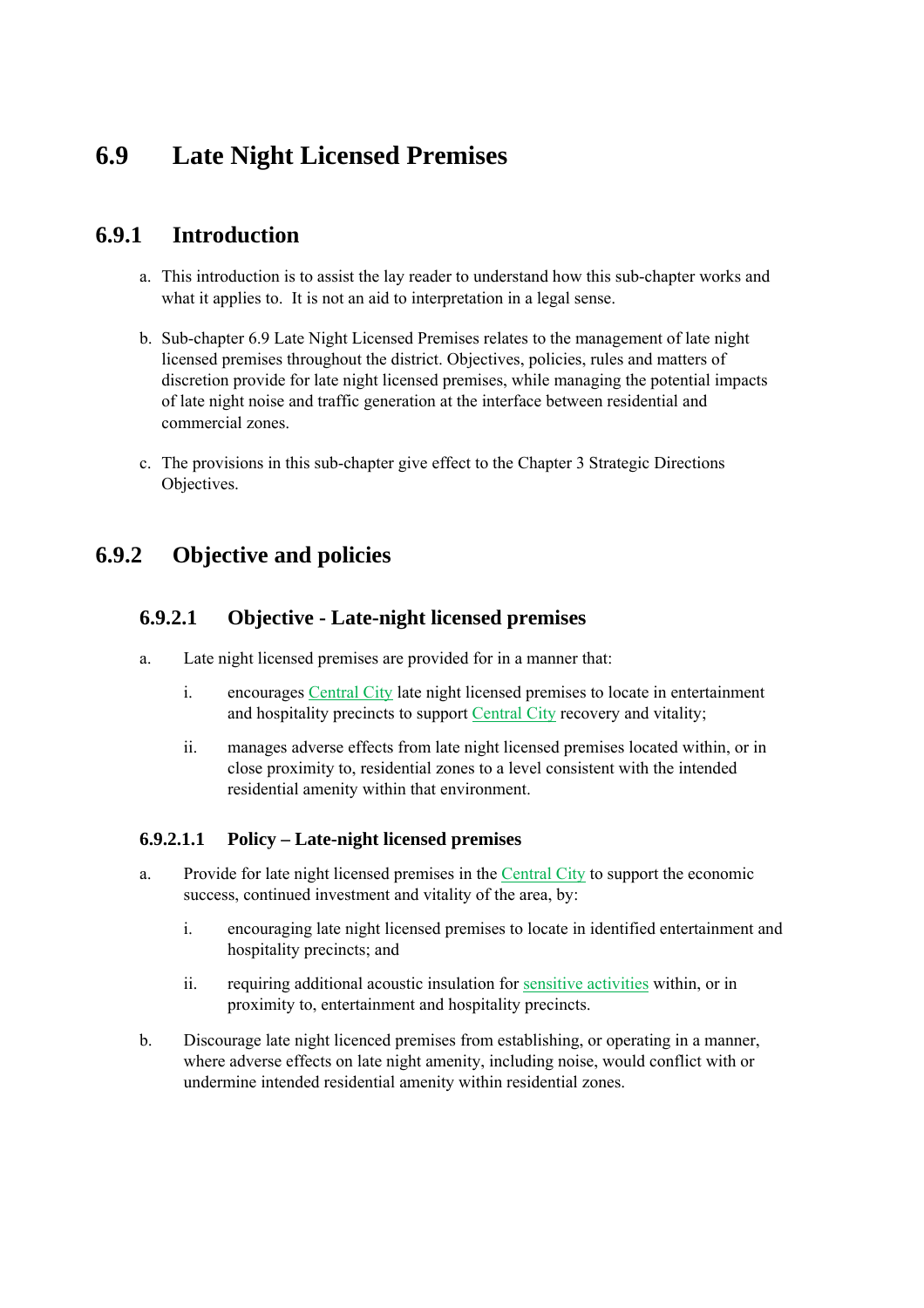## **6.9.3 How to interpret and apply the rules**

- a. The rules that apply to sale and/or supply of alcohol are contained in the activity status tables (including activity specific standards) in Rule 6.9.4.
- b. Sub-chapter 6.9 applies to the sale and/or supply of alcohol in all zones, except for the Papakāinga/Kāinga Nohoanga Zone where sub-chapter 6.9 does not apply.
- c. Activities involving the sale and/or supply of alcohol are also subject to the rules in the relevant zone chapters.
- d. The activity status tables, rules and standards in the following chapters also apply to activities involving the sale and/or supply of alcohol (where relevant):
	- 4 Hazardous Substances and Contaminated Land;
	- 5 Natural Hazards;
	- 6 The other sub-chapters of General Rules and Procedures;
	- 7 Transport;
	- 8 Subdivision, Development and Earthworks;
	- 9 Natural and Cultural Heritage; and
	- 11 Utilities and Energy;

## **6.9.4 Rules**

## **6.9.4.1 Activity status tables**

#### **6.9.4.1.1 Permitted activities**

a. The activities listed below are permitted activities if they meet the activity specific standards set out in the following table.

b. Activities may also be controlled, restricted discretionary, discretionary, non-complying or prohibited as specified in Rule 6.9.4.1.2, 6.9.4.1.3, 6.9.4.1.4, 6.9.4.1.5 and 6.9.4.1.6.

| <b>Activity</b> |                                                                                    | Activity specific standards |
|-----------------|------------------------------------------------------------------------------------|-----------------------------|
| <b>P1</b>       | Legal sale and/or supply of alcohol, except as<br>specified in Rule 6.9.4.1.3 RD1. | Nil                         |

### **6.9.4.1.2 Controlled activities**

There are no controlled activities.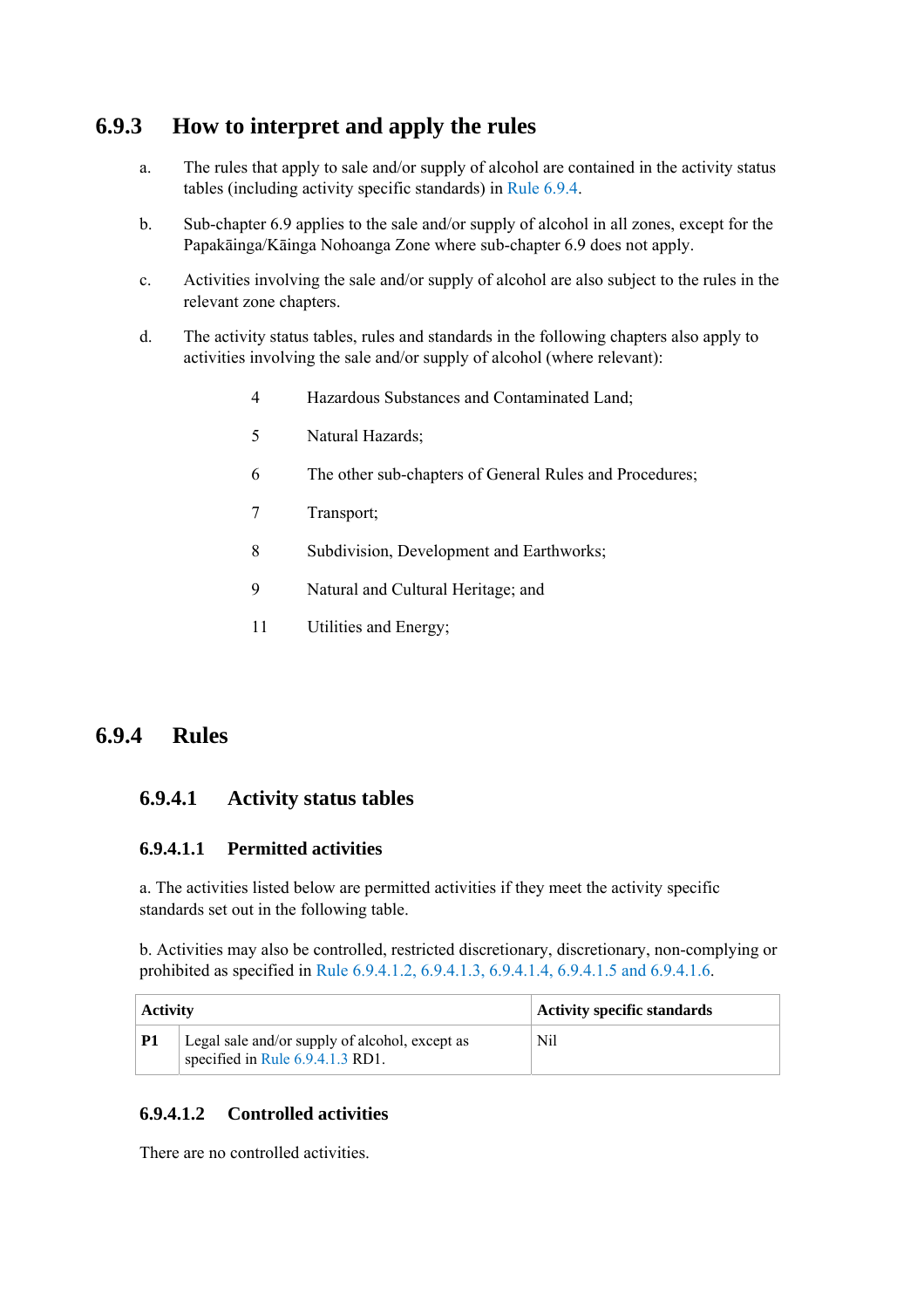### **6.9.4.1.3 Restricted discretionary activities**

a. The activities listed below are restricted discretionary activities.

b. Discretion to grant or decline consent and impose conditions is restricted to the matters of discretion set out in Rule 6.9.5, as set out in the following table.

| <b>Activity</b> |                                                                                                                                                                                                                                                                                       | The Council's<br>discretion shall be<br>limited to the following<br>matters: |
|-----------------|---------------------------------------------------------------------------------------------------------------------------------------------------------------------------------------------------------------------------------------------------------------------------------------|------------------------------------------------------------------------------|
| RD1             | Sale and/or supply of alcohol between the hours of 11pm and 7am<br>from any site located within 75m of a residential zone, other than<br>the sale and/or supply of alcohol:                                                                                                           | $A$ menity – Rule<br>a.<br>6.9.5.1                                           |
|                 | a. to any person residing on the premises;                                                                                                                                                                                                                                            |                                                                              |
|                 | b. for consumption off the premises;                                                                                                                                                                                                                                                  |                                                                              |
|                 | c. authorised by a special licence;                                                                                                                                                                                                                                                   |                                                                              |
|                 | d. accompanying a meal served by a guest accommodation<br>premises; and                                                                                                                                                                                                               |                                                                              |
|                 | e. in a Category 2 Entertainment and Hospitality Precinct (as<br>identified on the Central City Entertainment and Hospitality<br>Precinct Overlay Planning Map) where the restricted hours are<br>11pm to 7am along Victoria Street and 1am to 7am for other<br>Category 2 precincts. |                                                                              |

## **6.9.4.1.4 Discretionary activities**

There are no discretionary activities.

### **6.9.4.1.5 Non-complying activities**

There are no non-complying activities.

### **6.9.4.1.6 Prohibited activities**

There are no prohibited activities.

## **6.9.5 Rules - Matters of discretion**

When considering applications for restricted discretionary activities, the Council's discretion to grant or decline consent, or impose conditions, is restricted to the matters over which discretion is restricted in the table in Rule 6.9.4.1.3, and as set out for that matter below.

## **6.9.5.1 Amenity**

a. The extent to which late-night licensed premises: